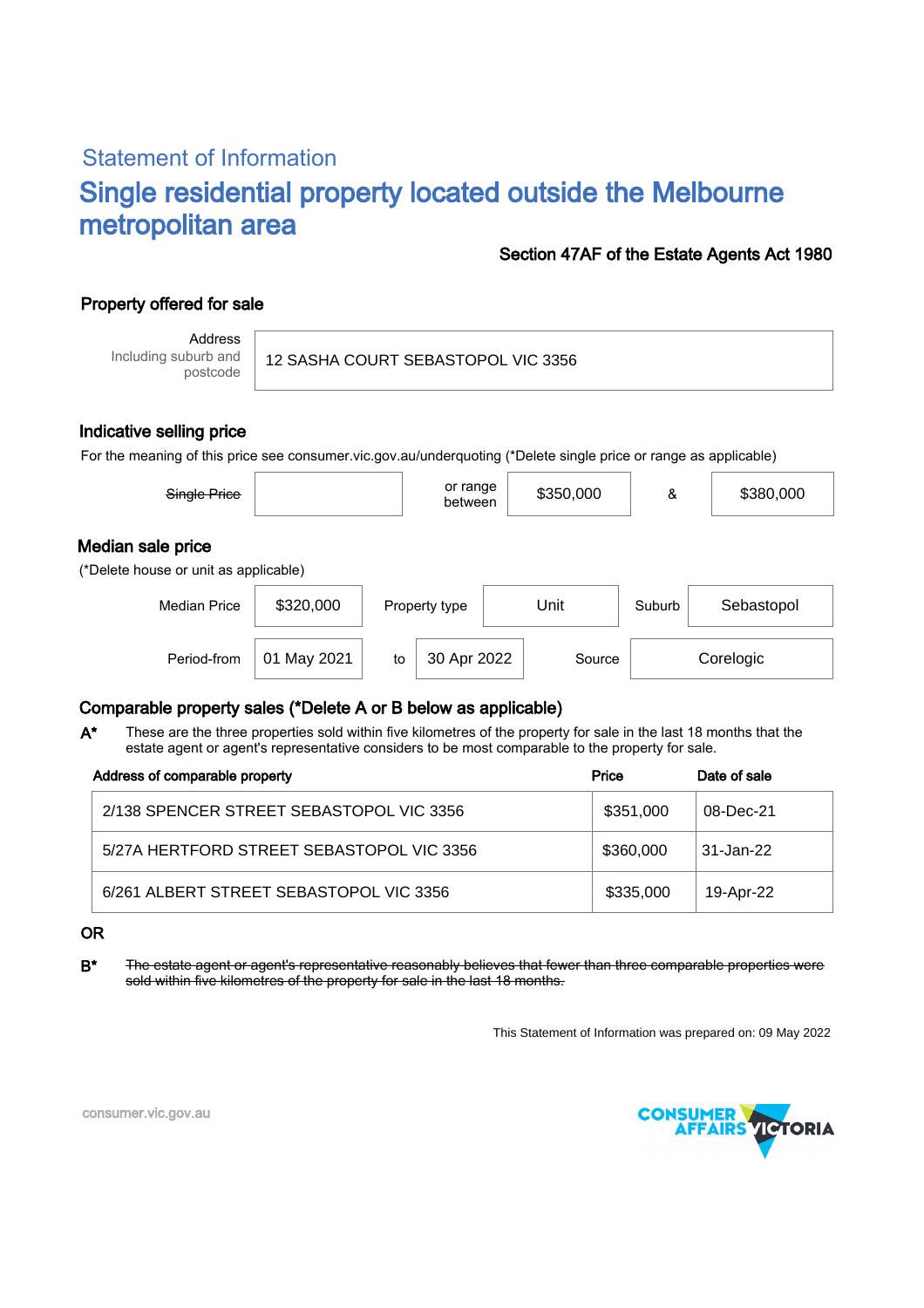|                                                                                                                                                    | <b>PROLOAN</b> | <b>Blake Hedley</b><br>P 03 9686 1100<br>M 0431 413 020<br>E blake@hedleyperrett.com.au |                                           |               |
|----------------------------------------------------------------------------------------------------------------------------------------------------|----------------|-----------------------------------------------------------------------------------------|-------------------------------------------|---------------|
| 2/138 SPENCER STREET<br><b>SEBASTOPOL VIC 3356</b><br>$\Xi$ 2 $\Xi$ 1 $\Xi$ 1                                                                      | Sold Price     |                                                                                         | \$351,000 Sold Date 08-Dec-21<br>Distance | 0.54km        |
| 5/27A HERTFORD STREET<br><b>SEBASTOPOL VIC 3356</b><br>$\Xi$ 2 $\Xi$ 1 $\Xi$ 1                                                                     | Sold Price     | \$360,000 Sold Date 31-Jan-22                                                           | Distance                                  |               |
| 6/261 ALBERT STREET<br><b>SEBASTOPOL VIC 3356</b><br>$\stackrel{a}{\Longrightarrow} 1 \qquad \stackrel{a}{\Longrightarrow} 1$<br>$\Xi$ 2           | Sold Price     | RS \$335,000 Sold Date 19-Apr-22                                                        | Distance                                  |               |
| 5 GUMDALE PLACE SEBASTOPOL Sold Price<br><b>VIC 3356</b><br>$\stackrel{a}{\Longrightarrow} 1 \qquad \stackrel{a}{\Longrightarrow} 1$<br>$\equiv$ 2 |                | \$368,000 Sold Date 10-Dec-21                                                           | Distance                                  | 0.63km        |
| 13 BILSTON PLACE SEBASTOPOL Sold Price<br><b>VIC 3356</b><br>$\Xi$ 2 $\Xi$ 1 $\Xi$ 1                                                               |                | \$350,000 Sold Date 03-Dec-21                                                           | Distance                                  | 0.62km        |
| <b>9 TRISTAN DRIVE SEBASTOPOL</b><br><b>VIC 3356</b><br>$\Xi$ 2 $\Xi$ 1 $\Xi$ 1                                                                    | Sold Price     |                                                                                         | \$325,000 Sold Date 23-Jan-22<br>Distance | $\frac{1}{2}$ |

 $RS = Recent sale$   $UN = Undisclosed Sale$ 

DISCLAIMER Whilst all reasonable effort is made to ensure the information in this publication is current, CoreLogic does not warrant the accuracy or completeness of the data and information contained in this publication and to the full extent not prohibited by law excludes all for any loss or damage arising in connection with the data and information contained in this publication.

The State of Victoria owns the copyright in the Property Sales Data and reproduction of that data in any way without the consent of the State of Victoria will constitute a breach of the Copyright Act 1968 (Cth). The State of Victoria does not warrant the accuracy or completeness of the Property Sales Data and any person using or relying upon such information does so on the basis that the State of Victoria accepts no responsibility or liability whatsoever for any errors, faults, defects or omissions in the information supplied.